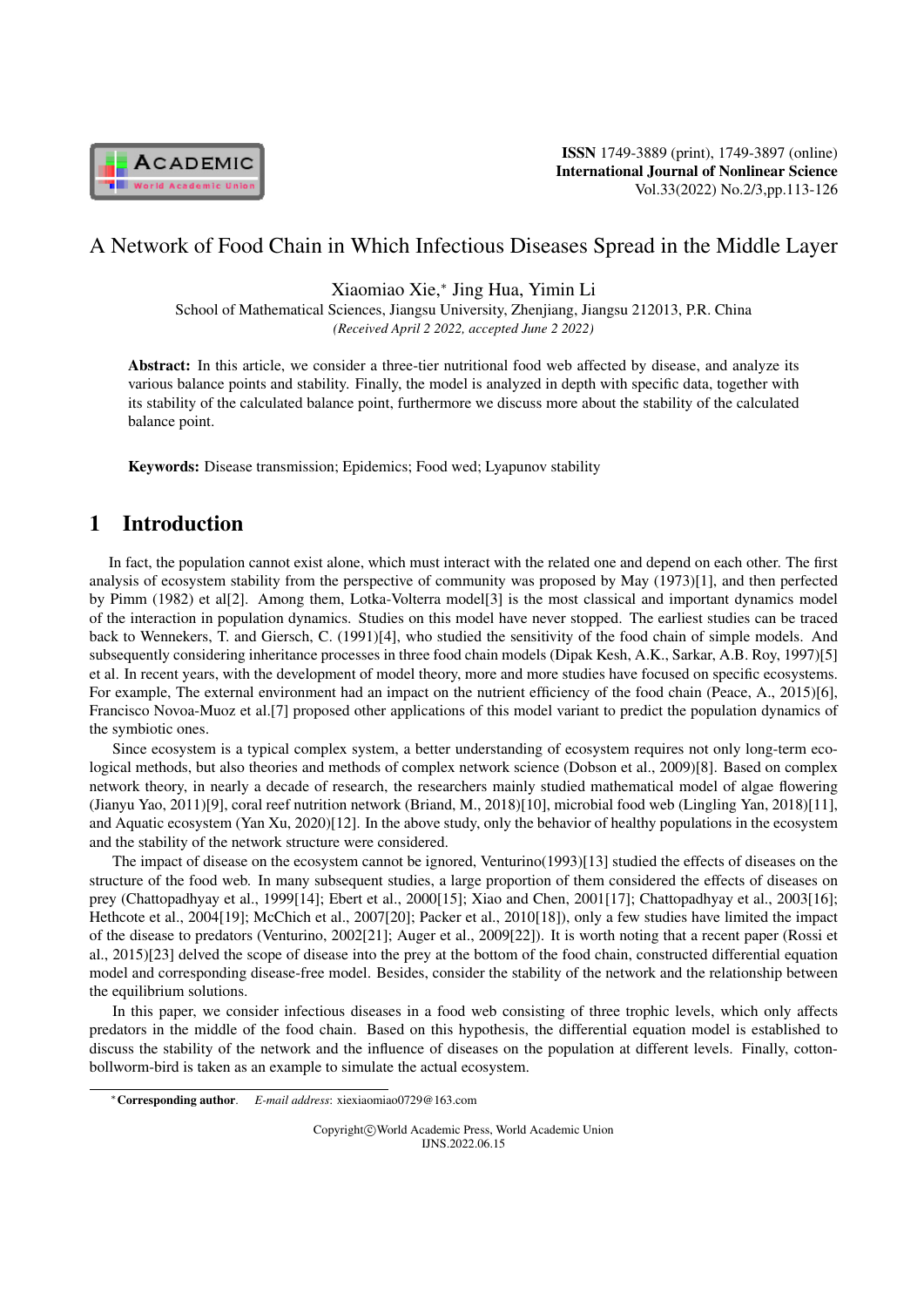# 2 The Model

In this article, we are discussing a three-level food web in the ecosystem, where *W, V, X* are used to express top predator, intermediate population and the bottom prey respectively. Moreover, we assume that the disease does not cross the mesosphere, which has a contact rate of  $ρ$ . Therefore, the intermediate population *V* is divided into two subgroups of susceptible *S* and infected *I*. On this basis, we discuss the predation relationship among the three trophic levels. And the structural relationship is shown in Fig.1.



Figure 1: Model graphic of ecosystem

Overall, there are predator-bait relationships among the three trophic levels. The bottom population propagates at a net reproductive rate of *m*, and *K* stands for the environmental capacity. Due to the different success rates of prey on bait in different states,  $\alpha_1$  and  $\alpha_2$  are used to represent the predation rates of the highest trophic level for susceptible and infected middle trophic levels respectively. It makes sense that  $\alpha_2$  is less than  $\alpha_1$ , because the organisms that are infected don't have the mobility and other behaviors that normal organisms do. The same principle applies between the middle trophic level and the first trophic level, but the difference is that they have different predation degrees on the bottom food, which leads to the predation rate of the middle susceptible organisms on the bottom food is higher than that of the infected organisms, namely  $c_1 > c_2$ . Furthermore, in the middle layer, this paper considers that there is an infectious disease in the vegetative level with a rate of  $\rho$ , and the infected has a certain recovery ability with a rate of  $\theta$ . In addition, considering the actual ecosystem, it is very necessary to take the death of some organisms in the trophic level into account, which mainly occurs due to natural causes and disease. For the top trophic level organism, its natural mortality rate is  $\gamma$ , while for the middle trophic level,  $d_1$  and  $d_2$  are respectively used to represent the natural mortality rate and the disease one. Whats more, according to the law of gradual decline of ecosystem energy, we assume that the proportion of nutrient level obtaining the next nutrient level energy is  $\lambda$ , which makes the model established by us more consistent with the actual ecosystem. Therefore, the model we built is given by the following set of equations:

$$
\frac{dW}{dt} = -\gamma W + \lambda \alpha_1 W S + \lambda \alpha_2 W I
$$
  
\n
$$
\frac{dS}{dt} = \lambda c_1 X S + \theta I - \rho S I - \alpha_1 W S - d_1 S
$$
  
\n
$$
\frac{dI}{dt} = \rho S I + \lambda c_2 X I - \alpha_2 W I - \theta I - d_2 I
$$
  
\n
$$
\frac{dX}{dt} = m X (1 - \frac{X}{K}) - c_1 X S - c_2 X I
$$
\n(1)

The corresponding Jacobian matrix of (1) is:

$$
J = \begin{bmatrix} -\gamma + \lambda \alpha_1 S + \lambda \alpha_2 I & \lambda \alpha_1 W & \lambda \alpha_2 W & 0 \\ -\alpha_1 S & \lambda c_1 X - \rho I - \alpha_1 W - d_1 & \theta - \rho S & \lambda c_1 S \\ -\alpha_2 I & \rho I & \rho S + \lambda c_2 X - \alpha_2 W - \theta - d_2 & \lambda c_2 I \\ 0 & -c_1 X & -c_2 I & J_{44} \end{bmatrix}
$$
(2)

 $\frac{2\pi}{K}$ ) –  $c_1S - c_2I$ 

with

 $J_{44} = m(1 - \frac{2X}{K})$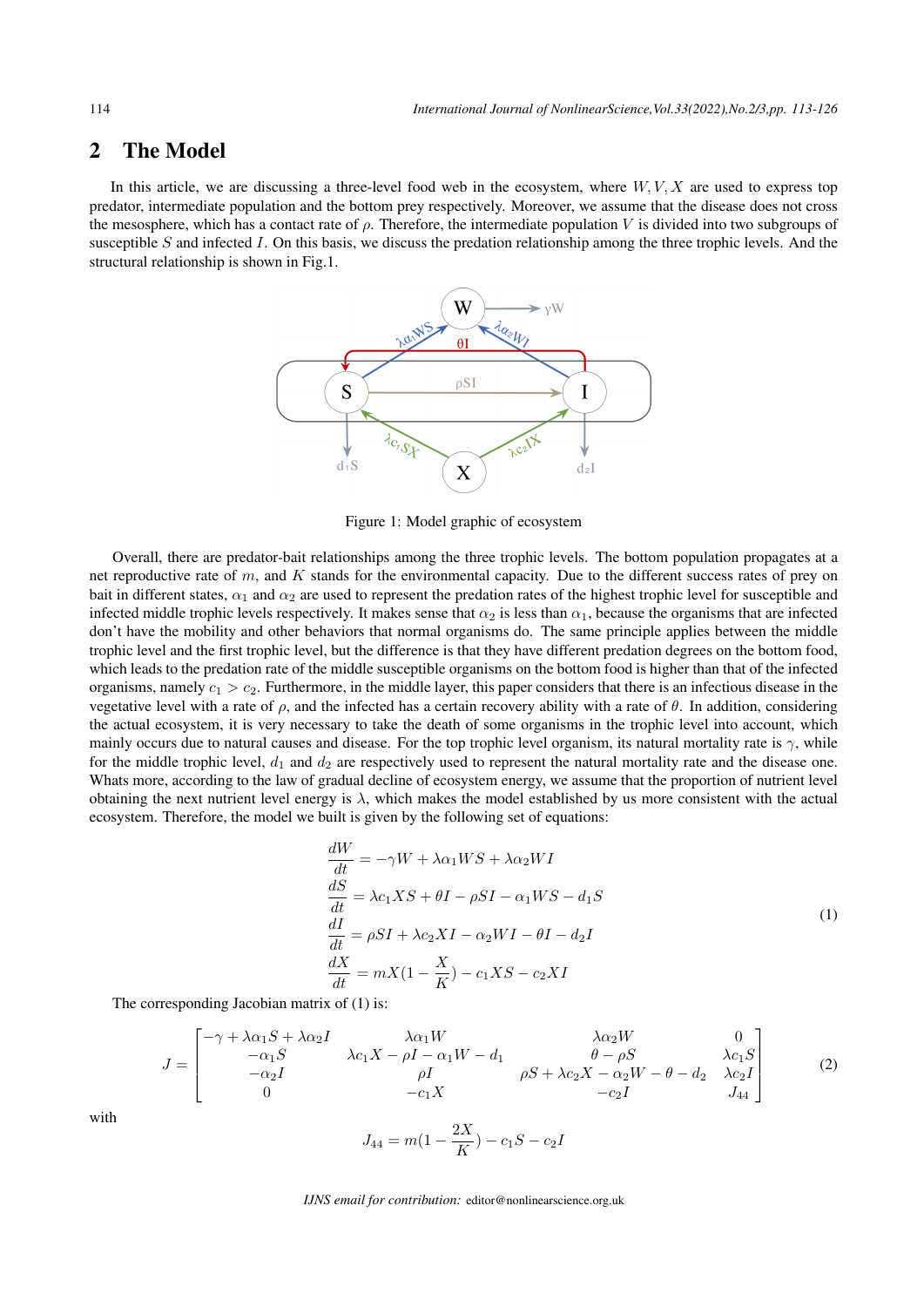#### 2.1 Non-infectious disease model

At this time, we discuss the situation of no infectious disease transmission, then the two equations of the infected and susceptible in the original model are merged, so the equation of the middle trophic level is obtained as follows:

$$
V = S + I, \frac{dV}{dt} = \lambda cXV - \alpha WV - dV
$$

The entire food chain model then becomes:

$$
\frac{dW}{dt} = \lambda \alpha WV - \gamma W
$$
  
\n
$$
\frac{dV}{dt} = \lambda cXV - \alpha WV - dV
$$
  
\n
$$
\frac{dX}{dt} = mX(1 - \frac{X}{K}) - cVX
$$
\n(3)

It can be concluded that the Jacobian matrix corresponding to the disease-free model is  $\hat{J}$ :

$$
\hat{J} = \begin{bmatrix}\n-\gamma + \lambda \alpha V & \lambda \alpha W & 0 \\
-\alpha V & \lambda cX - \alpha W - d_1 & \lambda cV \\
0 & -cX & m(1 - \frac{2X}{K}) - cV\n\end{bmatrix}
$$
\n(4)

#### 2.1.1 Balance Point

In the  $W - V - X$  phase space, this disease-free model has four equilibria:The origin  $Q_0 = (0, 0, 0)$ ; Only the predator's equilibrium point at the bottom  $Q_1 = (0,0,K)$ ; The equilibrium point with no predator on the top  $Q_2$  $(0, V_2, X_2)$  with

$$
V_2 = \frac{m}{c}(1 - \frac{d}{\lambda cK}), X_2 = \frac{d}{\lambda c}
$$

Balance point of coexistence of three trophic levels  $Q_3 = (W_3, V_3, X_3)$  with

$$
W_3 = \frac{1}{\alpha} [\lambda cK(1 - \frac{c\gamma}{\lambda \alpha m}) - d], V_3 = \frac{\gamma}{\lambda \alpha}, X_3 = K(1 - \frac{c\gamma}{\lambda \alpha m})
$$

## 2.1.2 Stability Analysis

The origin  $Q_0 = (0, 0, 0)$  is unconditionally unstable. Now we analyze the feasibility and stability of the remaining three balance points  $Q_1 = (0, 0, K), Q_2 = (0, V_2, X_2), Q_3 = (W_3, V_3, X_3).$ 

Now, if

$$
1 - \frac{d}{\lambda cK} < 0 \Rightarrow 1 < \frac{d}{\lambda cK} \tag{5}
$$

 $Q_1$  is stable and  $Q_2$  is not feasible because  $V_2 < 0$ . At this time, the eigenvalues of the Jacobian matrix are all real numbers, so there will be no Holf branch. Instead if the converse condition holds,

$$
1 - \frac{d}{\lambda cK} \ge 0 \Rightarrow 1 \ge \frac{d}{\lambda cK} \tag{6}
$$

 $Q_2$  is feasible because  $V_2 \geq 0$ . Meantime, there is a transcritical branch between  $Q_1$  and  $Q_2$ . Now, if

$$
\frac{1}{\alpha}[\lambda cK(1 - \frac{c\gamma}{\lambda \alpha m}) - d] < 0 \Rightarrow \frac{\gamma}{m} > (1 - \frac{d}{\lambda cK})\frac{\lambda \alpha}{c} \tag{7}
$$

 $Q_2$  is stable, and  $Q_3$  is not feasible because  $W_3 < 0$ . One more time, there will be no Holf bifurcation, owing to the following two inequalities:

$$
tr(\hat{J}(Q_2)) < 0, \det(\hat{J}(Q_2)) < 0 \tag{8}
$$

Feasibility for  $Q_3$  is given instead by the opposite of (7):

$$
\frac{1}{\alpha}[\lambda cK(1 - \frac{c\gamma}{\lambda \alpha m}) - d] \ge 0 \Rightarrow \frac{\gamma}{m} \le (1 - \frac{d}{\lambda cK})\frac{\lambda \alpha}{c} \tag{9}
$$

*IJNS homepage:* http://www.nonlinearscience.org.uk/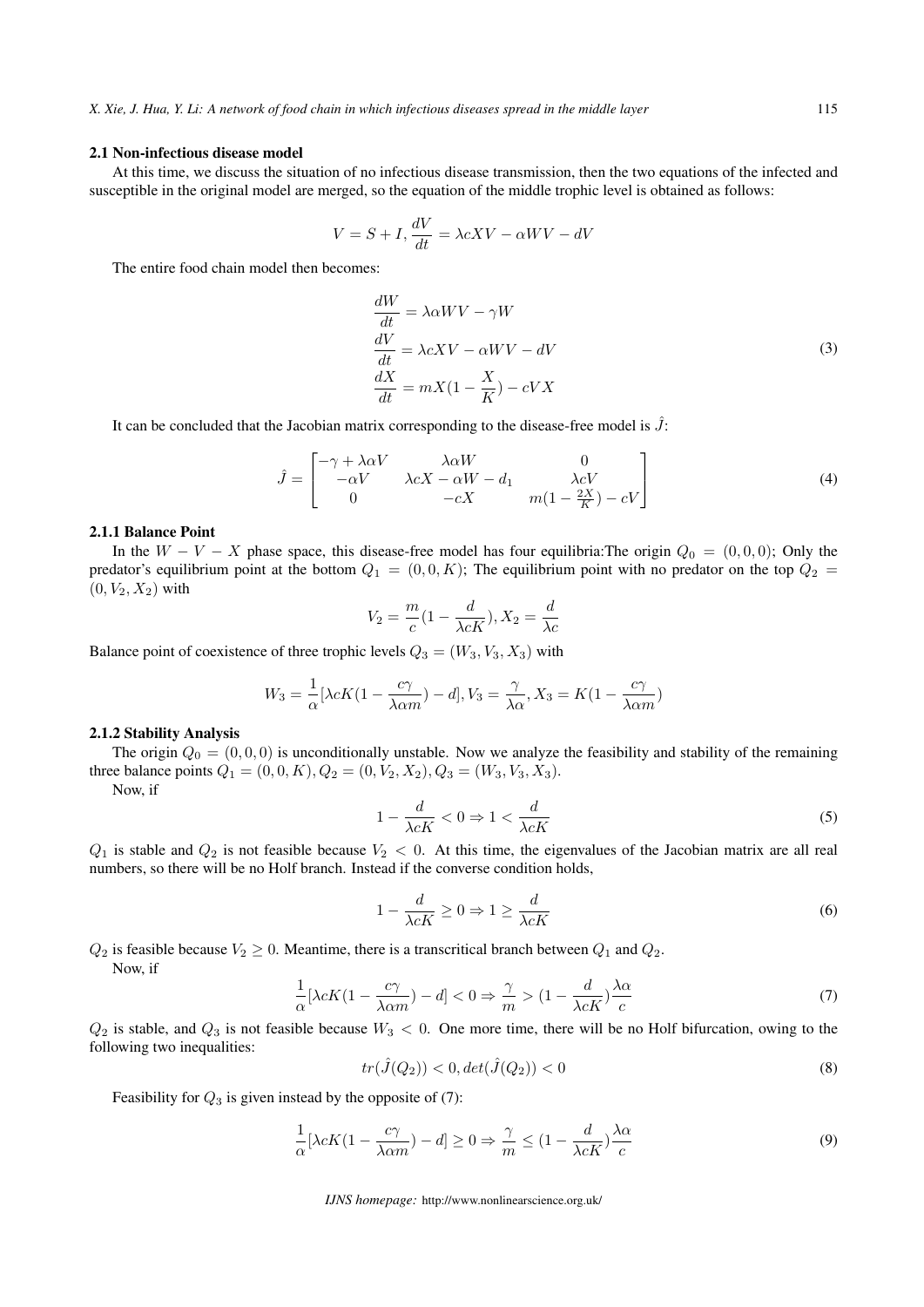116 *International Journal of NonlinearScience,Vol.33(2022),No.2/3,pp. 113-126*

Here the transcritical bifurcation between *Q*<sup>2</sup> and *Q*<sup>3</sup> can arise, for:

$$
-tr(\hat{J}(Q_3)) > 0, -det(\hat{J}(Q_3)) = \frac{m}{K}\lambda \alpha^2 W_3 V_3 X_3 > 0
$$
\n(10)

At this moment,

$$
\frac{m}{K}X_3(c^2V_3 + \lambda\alpha^2W_3)V_3 > \frac{m}{K}X_3\lambda\alpha^2W_3\tag{11}
$$

In addition, the following relationship can be easily noticed from  $Q_3 = (W_3, V_3, X_3)$ :

$$
\lambda c X_3 - d_1 = \alpha W_3 \tag{12}
$$

Specific analysis of the Jacobian matrix of  $Q_3 = (W_3, V_3, X_3)$  is

$$
\hat{J}(Q_3) = \begin{bmatrix}\n0 & \lambda \alpha W_3 & 0 \\
-\alpha V & 0 & \lambda c V_3 \\
0 & -c X_3 & -\frac{m}{K} X_3\n\end{bmatrix}
$$

Through calculation,  $tr(\hat{J}(Q_3)) < 0$ ,  $det(\hat{J}(Q_3)) < 0$  can arise, so  $Q_3$  is asymptotically stable.

Theorem 1 *When the equilibrium point Q*<sup>1</sup> *is locally asymptotically stable, it is also globally asymptotically stable, using*

$$
L_1 = \frac{1}{\lambda^2}W + \frac{1}{\lambda}V + (X - K \ln \frac{X}{K})
$$

Proof: Differentiation along the trajectory can be obtained, which leads to

$$
L_1' = -\frac{1}{\lambda^2} \gamma W + (cK - \frac{d}{\lambda})V - \frac{m}{K}(X - K)^2
$$

When  $(5)$  is true, it is negative definite.

**Theorem 2** *Whenever the equilibrium point*  $Q_2$  *is locally asymptotically stable, it is also* 

$$
L_2 = \frac{1}{\lambda^2}W + \frac{1}{\lambda}(V - V_2ln\frac{V}{V_2}) + (X - X_2ln\frac{X}{X_2})
$$

Proof: When we differentiation along the trajectory can be obtained, we can get

$$
L_2' = -\left(\frac{1}{\lambda^2}\gamma - \frac{1}{\lambda^2}\alpha V_2\right)W - \frac{m}{K}(X - \frac{d}{\lambda c})^2
$$

which is negative exactly when (7) holds.

Theorem 3 *When the equilibrium point Q*<sup>3</sup> *is locally asymptotically stable, it is also globally asymptotically stable, using*

$$
L_3 = \frac{1}{\lambda^2}(W - W_3ln\frac{W}{W_3}) + \frac{1}{\lambda}(V - V_3ln\frac{V}{V_3}) + (X - X_3ln\frac{X}{X_3})
$$

Proof: Differentiation along the trajectory can be obtained, which leads to

$$
L_3' = -\frac{m}{K}[X - K(1 - \frac{c\gamma}{\lambda \alpha m})]^2
$$

In this case, the derivative can be calculated to get  $L'_3 < 0$ . So it is negative definite.

#### 2.2 Subsystem with only the two lowest trophic levels

To analyze the population of the mesosphere, the main targets are *S* and *I*. But it is worth noting that, once there is no bottom-layer organism *X*, the existence of the mesosphere *S* and *I* will not be possible, because it is a predator-bait relationship. Therefore, we only consider the subsystem after the first equation is removed, then obtain the coexistence equilibrium point by calculation.

$$
\tilde{S} = \frac{1}{\rho}(\theta + d_2 - \lambda c_2 \tilde{X}), \tilde{I} = \frac{1}{c_2}[m(1 - \frac{1}{K}\tilde{X}) - \frac{c_1}{\rho}(\theta + d_2 - \lambda c_2 \tilde{X})]
$$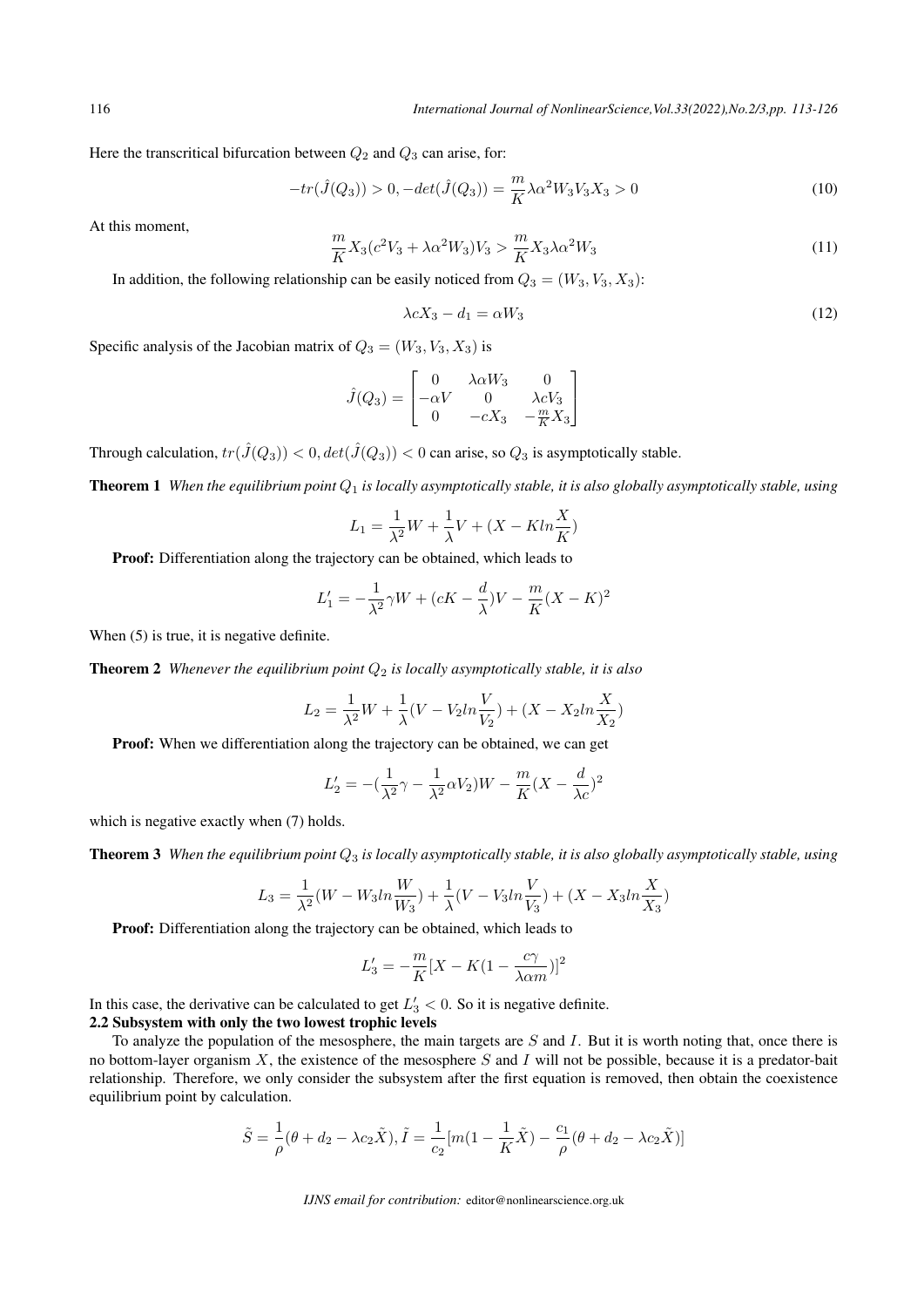*X. Xie, J. Hua, Y. Li: A network of food chain in which infectious diseases spread in the middle layer* 117

Where  $\tilde{X}$  satisfies equation  $B_2 \tilde{X}^2 + B_1 \tilde{X} + B_0 = 0$ , with

$$
B_2 = -\frac{\lambda m}{K}
$$
  
\n
$$
B_1 = \lambda m + \frac{\lambda m}{\rho} (c_2 d_1 - c_1 d_2) + \frac{m d_2}{c_2 K}
$$
  
\n
$$
B_0 = -\frac{m d_2}{c_2} + \frac{1}{c_2 \rho} (c_1 d_2 - c_2 d_1)(\theta + d_2)
$$

Through the related properties of Jacobian matrix, make more study on the existence and feasibility of the equilibrium point. We get the characteristic equation  $\Sigma_{i=0}^3 A_i \Lambda^i = 0$ . The coefficients of the equation are as follows:

$$
A_2 = -tr(J^*) = \theta IS^{-1} > 0
$$
  
\n
$$
A_1 = \lambda c_2^2 IX - \rho I(\theta - \rho S) + \lambda c_1^2 SX
$$
  
\n
$$
A_0 = \lambda c_1 IX \theta(c_1 + c_2)
$$

Stability can be obtained according to the Routh-Hurwitz conditions, when the following inequalities are met

$$
A_0 > 0, A_1 > 0, A_2 > 0, A_2 A_1 > A_1
$$

# 3 Model Analysis

#### 3.1 Boundedness

The total number of systems is now defined as  $Z(t)=W+S+I+X$ , the following differential equation can be easily obtained. *dZ*

$$
\frac{dZ}{dt} = -\gamma W + \lambda \alpha_1 W S + \lambda \alpha_2 W I + \lambda c_1 X S + \theta I - \rho S I - \alpha_1 W S - d_1 S
$$
  
+  $\rho S I + \lambda c_2 X I - \alpha_2 W I - \theta I - d_2 I + \frac{dX}{dt} + m X (1 - \frac{X}{K}) - c_1 X S - c_2 X I$   
=  $mX (1 - \frac{X}{K}) - \alpha_1 (1 - \lambda) W S - \alpha_2 (1 - \lambda) W I - c_1 (1 - \lambda) X S$   
-  $c_2 (1 - \lambda) X I - \gamma W - d_1 S - d_2 I$   
 $< mX (1 - \frac{X}{K}) - \gamma W - d_1 S - d_2 I$ 

Now take a suitable constant *η* to satisfy:

$$
0<\eta<\min(\gamma,d_1,d_2)
$$

We can obtain

$$
\frac{dZ}{dt} + \eta Z < mX(1 - \frac{X}{K}) - \gamma W - d_1 S - d_2 I + \eta W + \eta S + \eta I + \eta X
$$
\n
$$
= (m + \eta)X - \frac{X}{K}X^2 + (\eta - \gamma)W + (\eta - d_1)S + (\eta - d_2)I
$$
\n
$$
< (m + \eta)X - \frac{m}{K}X^2 \le \frac{-K(m + \eta)^2}{-4m}
$$
\n
$$
= \frac{K(m + \eta)^2}{4m} = A
$$

According to the theory of differential inequalities, we can get the following conclusions by integrating  $Z(t)$ .

$$
0 \le Z(t) < \frac{A}{\eta}(1 - e^{-\eta t}) + Z(0)e^{-\eta t}
$$

On the basis of the above conclusions, let  $t \to$ , we can finally get  $Z(t) \to A\eta^{-1}$ , which shows that the total environmental quantity of the system and the quantity of each population are limited by a suitable constant

$$
Z(t) \le \max\{\frac{A}{\eta}, Z(0)\}
$$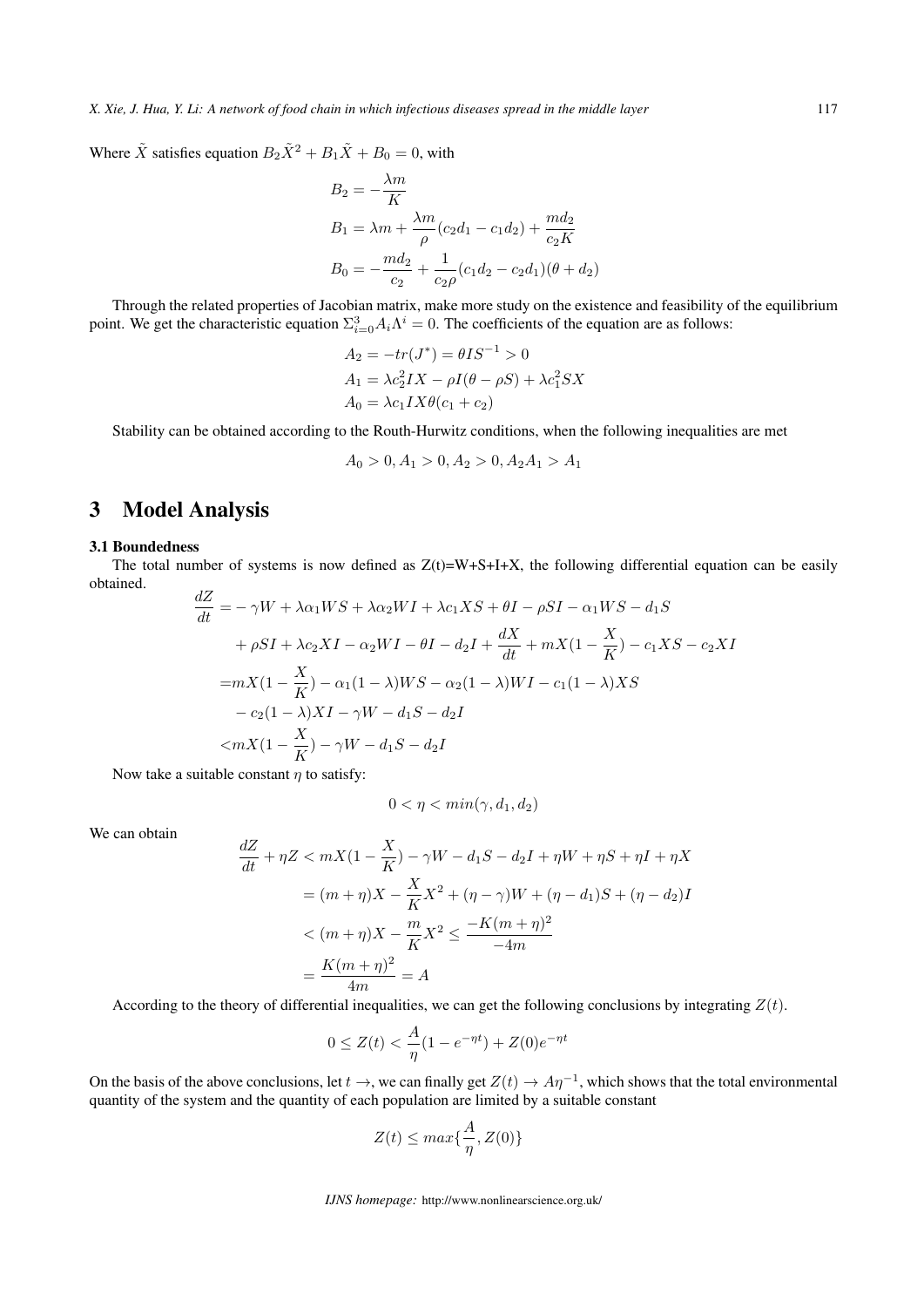### 3.2 Critical Point

 $E_1 \equiv (0, 0, 0, 0)$  is a clearly feasible but unstable equilibrium point. The Jacobian matrix here is:

$$
J(E_1) = \begin{bmatrix} -\gamma & 0 & 0 & 0 \\ 0 & -d_1 & 0 & 0 \\ 0 & 0 & -\theta - d_2 & 0 \\ 0 & 0 & 0 & m \end{bmatrix}
$$

and the characteristic value here are  $-\gamma$ ,  $\lambda c_1 K - d_1$ ,  $\lambda c_2 K - \theta - d_2$ ,  $-m$ .

 $E_2 \equiv (0,0,0,K)$  is the equilibrium point with stable conditions. This equilibrium is consistent with  $Q_1$  in the classical disease-free system. The Jacobian matrix of  $E_2$  is:

$$
J(E_2) = \begin{bmatrix} -\gamma & 0 & 0 & 0\\ 0 & \lambda c_1 K - d_1 & \theta & 0\\ 0 & 0 & \lambda c_2 K - \theta - d_2 & 0\\ 0 & -c_1 K & -c_2 K & -m \end{bmatrix}
$$

and the Jacobian's characteristic value at  $E_2$  are  $-\gamma$ ,  $\lambda c_1 K - d_1$ ,  $\lambda c_2 K - \theta - d_2$ ,  $-m$ , so the condition that this point needs to be balanced is

$$
K < \min\{\frac{d_1}{\lambda c_1}, \frac{\theta + d_2}{\lambda c_2}\}\tag{13}
$$

 $E_3 = \left(\frac{1}{\alpha} [\lambda cK(1 - \frac{c\gamma}{\lambda \alpha m}) - d], \frac{\gamma}{\lambda \alpha}, 0, K(1 - \frac{c\gamma}{\lambda \alpha m})\right)$  is the disease-free balance point that includes all trophic levels. If satisfied

$$
c_1 K(\lambda \alpha_1 m - c_1 \gamma) \ge \alpha_1 m d_1 \tag{14}
$$

then *E*<sup>3</sup> is a feasible and stable balance point. This balance is consistent with *Q*<sup>3</sup> in the disease-free system. The Jacobian matrix here is <sup>2</sup>*α*1*c*1*Km−λc*<sup>2</sup>

$$
J(E_3) = \begin{bmatrix} 0 & \frac{\lambda^2 \alpha_1 c_1 K m - \lambda c_1^2 K \gamma - \lambda \alpha_1 m d_1}{\alpha_1 m} & J_{13} & 0\\ -\frac{\gamma}{\lambda} & 0 & \frac{\lambda \theta \alpha_1 - \beta \gamma}{\lambda \alpha_1} & \frac{c_1 \gamma}{\alpha_1} \\ 0 & 0 & J_{33} & 0\\ 0 & \frac{-\lambda \alpha_1 c_1 K m + c_1^2 K \gamma}{\lambda \alpha_1 m} & \frac{-\lambda \alpha_1 c_2 K m + c_1 c_2 K \gamma}{\lambda \alpha_1 m} & -\frac{\lambda \alpha_1 m + c_1 \gamma}{\alpha_1} \end{bmatrix}
$$

with

$$
J_{13} = \frac{\lambda \alpha_1 \alpha_2 c_1 K m - \lambda \alpha_2 c_1^2 K \gamma - \lambda \alpha_1 \alpha_2 m d_1}{\alpha_1^2 m}
$$
  

$$
J_{33} = \frac{\alpha_1 m \rho \gamma + \lambda^2 \alpha_1^2 c_2 K m - \lambda \alpha_1 c_1 c_2 K \gamma - \lambda^2 \alpha_1 \alpha_2 c_1 K m + \lambda \alpha_2 c_1^2 K \gamma + \lambda \alpha_1 \alpha_2 m d_1 - \lambda \alpha_1^2 m (\theta + d_2)}{\lambda \alpha_1^2 m}
$$

It is observed that  $E_3 \equiv Q_3$ ,  $E_3$  is in a situation that the disease-free balance of all trophic levels is consistent with the disease-free food chain coexistence balance *Q*3, so its feasibility conditions are reduced from (14) to (9). One of the eigenvalues can be easily decomposed to give stability conditions:

$$
\alpha_1 m \rho \gamma + \lambda^2 \alpha_1^2 c_2 K m + \lambda \alpha_2 c_1^2 K \gamma + \lambda \alpha_1 \alpha_2 m d_1 < \lambda \alpha_1 c_1 c_2 K \gamma + \lambda^2 \alpha_1 \alpha_2 c_1 K m + \lambda \alpha_1^2 m (\theta + d_2) \tag{15}
$$

The simplified 3 *×* 3 Jacobian matrix gives the cubic characteristic equation, and the Routh-Hurwitz condition is obtained:

$$
-tr(J(E_3)) = \frac{1}{\lambda \alpha_1} (\lambda \alpha_1 m - c_1 \gamma) > 0, -det(J(E_3)) = \frac{\gamma}{\lambda} W_3 (\lambda \alpha_1 m - c_1 \gamma) > 0
$$
\n(16)

And it is the same as (10). In fact, considering the feasibility of (14), the Routh-Hurwitz condition corresponding to the above condition is the same as (11). Therefore, the stable value of *E*<sup>3</sup> depends on the first characteristic value, that is condition (15). The presence of parameters related to the epidemic indicates that the behavior of the ecosystem is affected by the existence of the disease.

 $E_4 = (0, \frac{m(\lambda c_1 K - d_1)}{\lambda c_1^2 K}, 0, \frac{d_1}{\lambda c_1})$  represents the sub-system where only the middle layer of healthy mid-level and the bottom layer flourish. *E*<sup>4</sup> existence first needs to satisfy:

$$
K \ge \frac{d_1}{\lambda c_1} \tag{17}
$$

*IJNS email for contribution:* editor@nonlinearscience.org.uk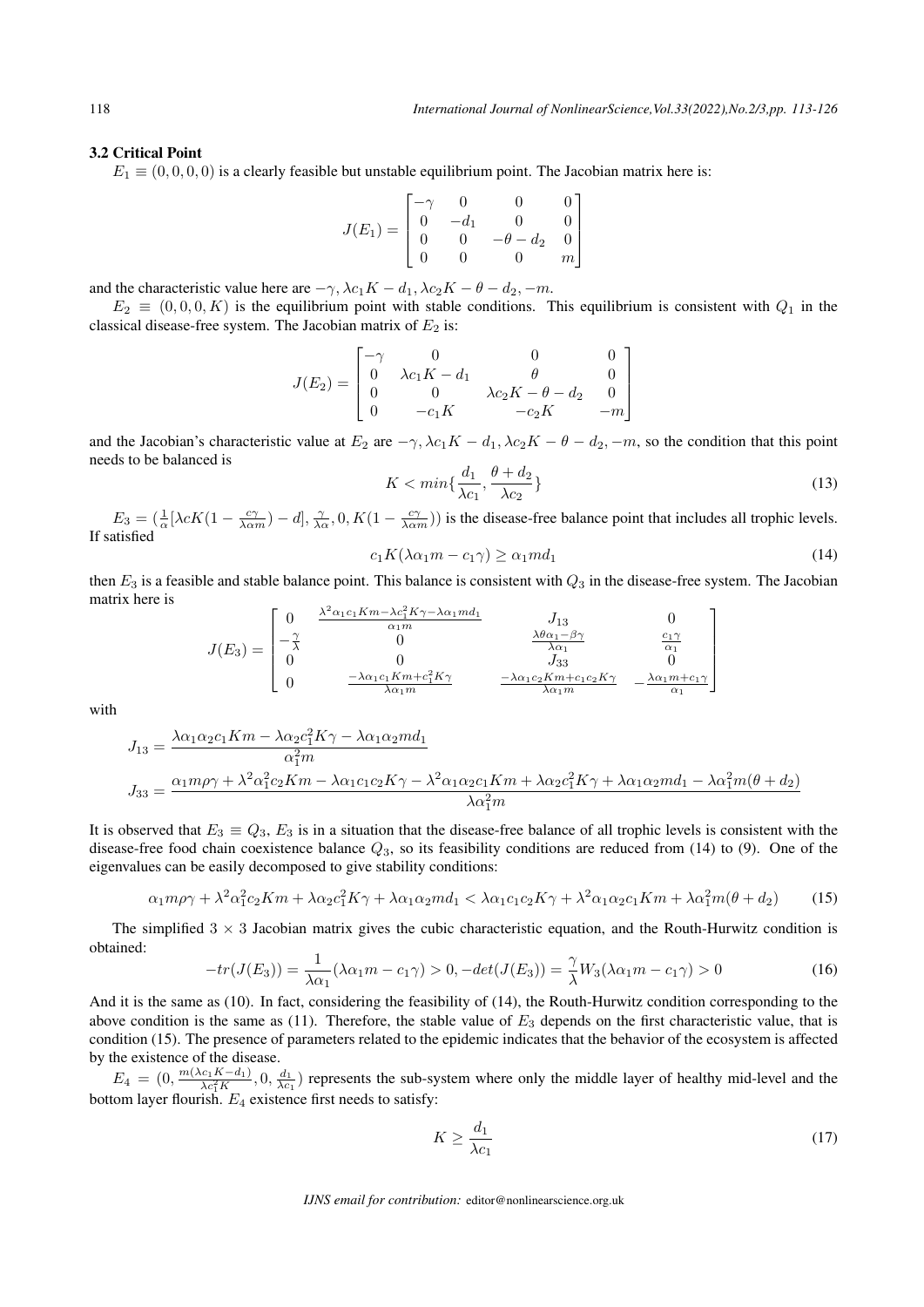Specific analysis of the Jacobian matrix of  $E_4$  is:

$$
J(E_4) = \begin{bmatrix} -\gamma + \frac{\alpha_1 m (\lambda c_1 K - d_1)}{c_1^2 K} & 0 & 0 & 0\\ -\frac{\alpha_1 m (\lambda c_1 K - d_1)}{c_1^2 K} & 0 & \theta - \frac{\rho m (\lambda c_1 K - d_1)}{\lambda c_1^2 K} & \frac{m (\lambda c_1 K - d_1)}{c_1 K} \\ 0 & 0 & \frac{\rho m (\lambda c_1 K - d_1)}{\lambda c_1^2 K} + \frac{c_2 d_1}{c_1} - \theta - d_2 & 0\\ 0 & -\frac{d_1}{\lambda} & -\frac{c_2 d_1}{\lambda c_1} & -\frac{m d_1}{\lambda c_1 K} \end{bmatrix}
$$

The Jacobian characteristic value at *E*<sup>4</sup> are:

$$
\lambda_1 = \frac{-md_1 + \sqrt{m^2 d_1^2 - 4\lambda^2 c_1^2 d_1 K^2 m + 4\lambda c_1 d_1^2 K m}}{2\lambda c_1 K}
$$
  
\n
$$
\lambda_2 = \frac{-md_1 - \sqrt{m^2 d_1^2 - 4\lambda^2 c_1^2 d_1 K^2 m + 4\lambda c_1 d_1^2 K m}}{2\lambda c_1 K}
$$
  
\n
$$
\lambda_3 = \frac{-\gamma c_1^2 K + \lambda \alpha_1 c_1 K m - \alpha_1 d_1 m}{c_1^2 K}
$$
  
\n
$$
\lambda_4 = \frac{\lambda \rho mc_1 K - \rho m d_1 + \lambda c_1 c_2 d_1 K - \lambda c_1^2 K \theta - \lambda c_1^2 K d_2}{\lambda c_1^2 K}
$$

If and only if  $m^2d_1^2 + 4\lambda c_1d_1^2Km \leq 4\lambda^2c_1^2d_1K^2m$ , there is a pair of complex conjugate eigenvalues with negative real parts.In the opposite case  $(m^2d_1^2 + 4\lambda c_1d_1^2Km > 4\lambda^2c_1^2d_1K^2m)$ , these eigenvalues are all real numbers. Through observation, we can get  $\lambda_2 < 0$ . When  $d_1 < \lambda c_1 K$ ,  $\lambda_1 < 0$  is established. Considering the feasibility of condition (17), in any case, the stability of the equilibrium point is adjusted by the remaining characteristic values. Therefore  $E_4$  is stable if and only if the following two conditions are true:

$$
\lambda \alpha_1 c_1 K m < \gamma c_1^2 K + \alpha_1 d_1 m
$$
\n
$$
\lambda \rho m c_1 K + \lambda c_1 c_2 d_1 K < \rho m d_1 + \lambda c_1^2 K \theta + \lambda c_1^2 K d_2 \tag{18}
$$

Remark 1: Since the initial complement of the first two eigenvalues of *E*<sup>4</sup> will not disappear, the Holf branch will not appear.

**Remark 2:**  $\lambda \alpha_1 c_1 K m < \gamma c_1^2 K + \alpha d_1 m$  in condition (18) contradicts condition (8), and the feasibility condition of  $E_3$  is reduced from (14) to (8). Therefore, there is a transcritical branch between  $E_3$  and  $E_4$ , which corresponds to the situation of *Q*<sup>2</sup> and *Q*<sup>3</sup> in the disease-free model.

**Remark 3:** It is observed that the stability condition (13) of  $E_2$  may fail. If  $\frac{\theta + d_2}{\lambda c_2} > \frac{d_1}{\lambda c_1}$ , then (13) is the opposite condition of (17), and (17) happens to be the feasibility condition of *E*4.There is therefore a transcritical branch between these two points, and between *Q*<sup>1</sup> and *Q*<sup>2</sup> which in the case of disease models corresponding branch.

We can find out two equilibria in which the top predators disappear,

$$
E_{5,6} = (0, \frac{\theta + d_2 - \lambda c_2 \widetilde{X}}{\rho}, \frac{m}{c_2} (1 - \frac{\widetilde{X}}{K}) - \frac{c_1}{c_2 \rho} (\theta + d_2 - \lambda c_2 \widetilde{X}), \widetilde{X})
$$

where  $\tilde{X}$  is the root of the following equation:

$$
\widetilde{A}X^2 + \widetilde{B}X + \widetilde{C} = 0
$$

with

$$
A = \lambda c_2 m \rho
$$
  
\n
$$
\widetilde{B} = -\lambda m c_2 K \rho - \lambda c_2^2 d_1 K + \lambda c_1 c_2 d_2 K - m d_2 \rho
$$
  
\n
$$
\widetilde{C} = m d_2 K \rho + c_2 d_1 \theta K + c_2 d_1 d_2 K - c_1 d_2 \theta K - c_1 d_2^2 K
$$

The feasibility of  $E_{5,6}$  makes the following requirements for  $\widetilde{X}$ :

$$
\frac{\theta + d_2}{\lambda c_2} < \widetilde{X} < \frac{d_1}{\lambda c_1}
$$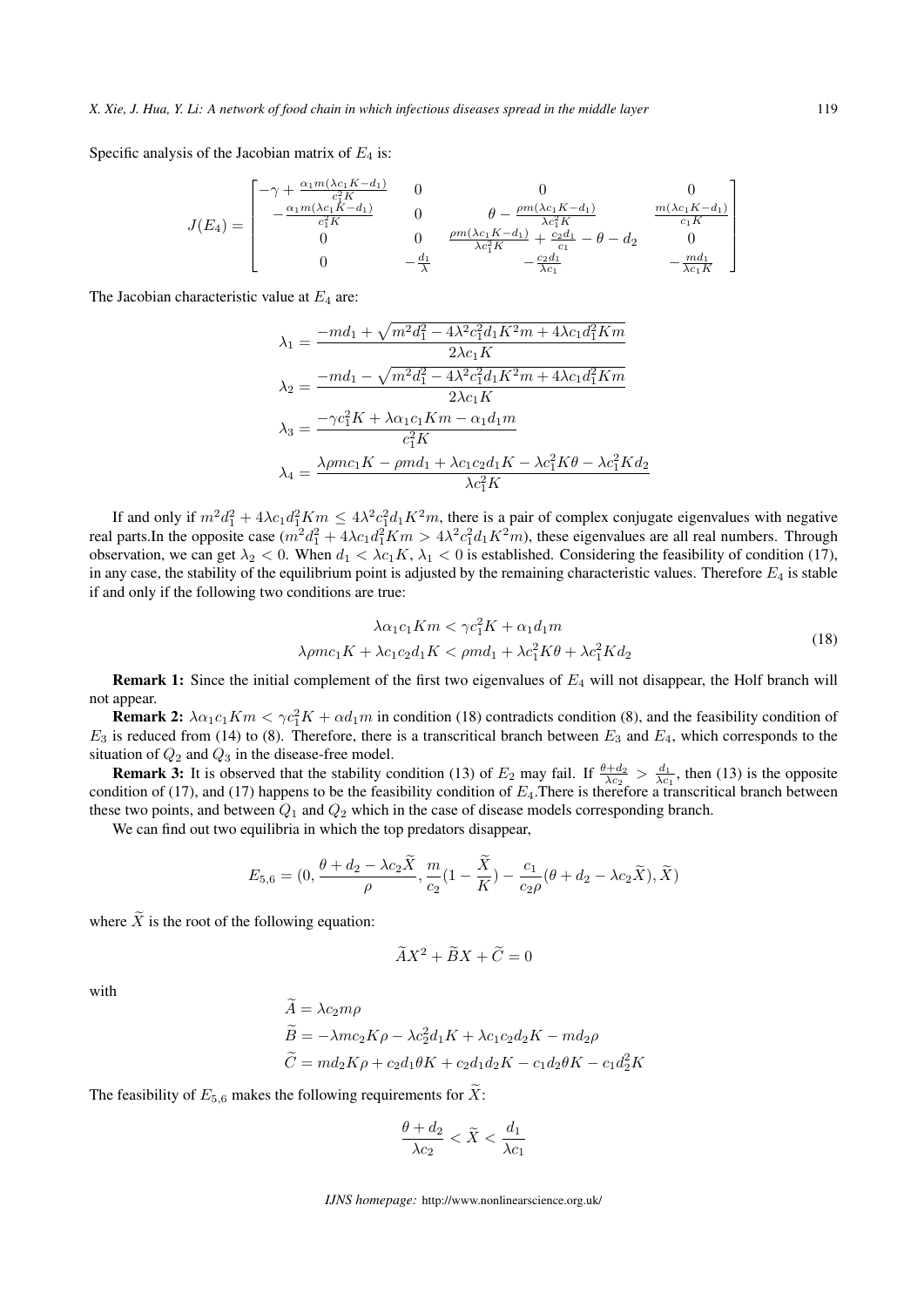According to the Descartes' rule of signs, since in the equation given above

$$
A>0,
$$

at least one of the following two expressions must be true to ensure that the equation has root(s).

$$
\widetilde{B}<0,\widetilde{C}<0
$$

which leads to the following two inequalities:

$$
\lambda c_1 c_2 d_2 K < m d_2 \rho + \lambda m c_2 K \rho + \lambda c_2^2 d_1 K
$$
\n
$$
m d_2 K \rho + c_2 d_1 \theta K + c_2 d_1 d_2 K < c_1 d_2 \theta K + c_1 d_2^2 K
$$

The specific analysis of the Jacobian matrix of *E*5*,*<sup>6</sup> is:

$$
J(E_{5,6}) = \begin{bmatrix} -\gamma + \lambda \alpha_1 S + \lambda \alpha_2 I & 0 & 0 & 0 \\ -\alpha_1 S & \lambda c_1 X - \rho I - d_1 & \theta - \rho & \lambda c_1 S \\ -\alpha_2 I & \rho I & 0 & \lambda c_2 I \\ 0 & -c_1 X & -c_2 X & 0 \end{bmatrix}
$$

It is easy to judge that one of the characteristic values is  $-\gamma + \lambda \alpha_1 S + \lambda \alpha_2 I$ , and if it is less than 0, this means the upper bound of the stability of the bottom prey population:

$$
X < \frac{c_2 K(\lambda \aleph_1 \theta + \lambda \alpha_1 d_2 - \rho \gamma) + \lambda \alpha_2 K (m\rho - c_1 \theta - c_1 d_2)}{-\lambda \alpha_1 c_2^2 K - \lambda \alpha_2 m \rho + \lambda^2 \alpha_2 c_1 c_2 K}
$$

The expression of the equilibrium point  $E^* = (W^*, S^*, I^*, X^*)$  at which the three levels of trophic levels coexist can be obtained by the following quadratic equations of four elements:

$$
-\gamma + \lambda \alpha_1 S^* + \lambda \alpha_2 I^* = 0
$$
  
\n
$$
\lambda c_1 X^* S^* + \theta I^* - \rho S^* I^* - \alpha_1 W^* S^* - d_1 S^* = 0
$$
  
\n
$$
\rho S^* + \lambda c_2 X^* - \alpha_2 W^* - \theta - d_2 = 0
$$
  
\n
$$
m(1 - \frac{X^*}{K}) - c_1 S^* - c_2 I^* = 0
$$

Due to the complexity of the above equation, no special solution can be obtained. So we can get a general solution  $E^* = (W^*, S^*, I^*, X^*)$  with

$$
I^* = \frac{\gamma - \lambda \alpha_1 S^*}{\lambda \alpha_2}
$$
  
\n
$$
X^* = \frac{\lambda \alpha_2 c_1 S^* K + c_2 \gamma K - \lambda \alpha_1 c_2 S^* K + \lambda \alpha_2 mK}{\lambda m \alpha_2}
$$
  
\n
$$
W^* = \frac{\alpha_2 \rho m S^* + \lambda \alpha_2 c_1 c_2 S^* K + c_2^2 \gamma K - \lambda \alpha_1 c_2^2 S^* K + \lambda \alpha_2 c_2 mK - \alpha_2 m(\theta + d_2)}{m \alpha_2^2}
$$

#### 3.3 Bistability

Now, we discuss whether some balance points can exist at the same time.

By reviewing Remark 3, we can know that the two conditions (13) and (17) are opposite, and these two conditions correspond to the feasibility conditions of *E*<sup>2</sup> and *E*<sup>4</sup> respectively. Therefore, the two balance points of *E*<sup>2</sup> and *E*<sup>4</sup> cannot exist at the same time.

A similar situation exists for  $E_2$  and  $E_3$ . According to the feasibility of  $E_3$ ,  $\alpha_1 m \ge c_1 \gamma$  can be obtained, and there is:

$$
K > K\left(1 - \frac{c_1 \gamma}{\lambda \alpha_1 m}\right) \ge \frac{d_1}{\lambda c_1} \tag{19}
$$

Obviously, (19) and (13) are contradictory.

Based on the analysis of the above two balance points that cannot coexist, it is natural to discuss the coexistence between  $E_3$  and  $E_4$ . In Remark 2 we mentioned that there is a transcritical branch between  $E_3$  and  $E_4$ , and it is feasible to obtain *E*<sup>3</sup> through (19). And the first condition of (18) is re-expressed as follows:

$$
K(1 - \frac{c_1 \gamma}{\lambda \alpha_1 m}) < \frac{d_1}{\lambda c_1} \tag{20}
$$

which contradicts (19).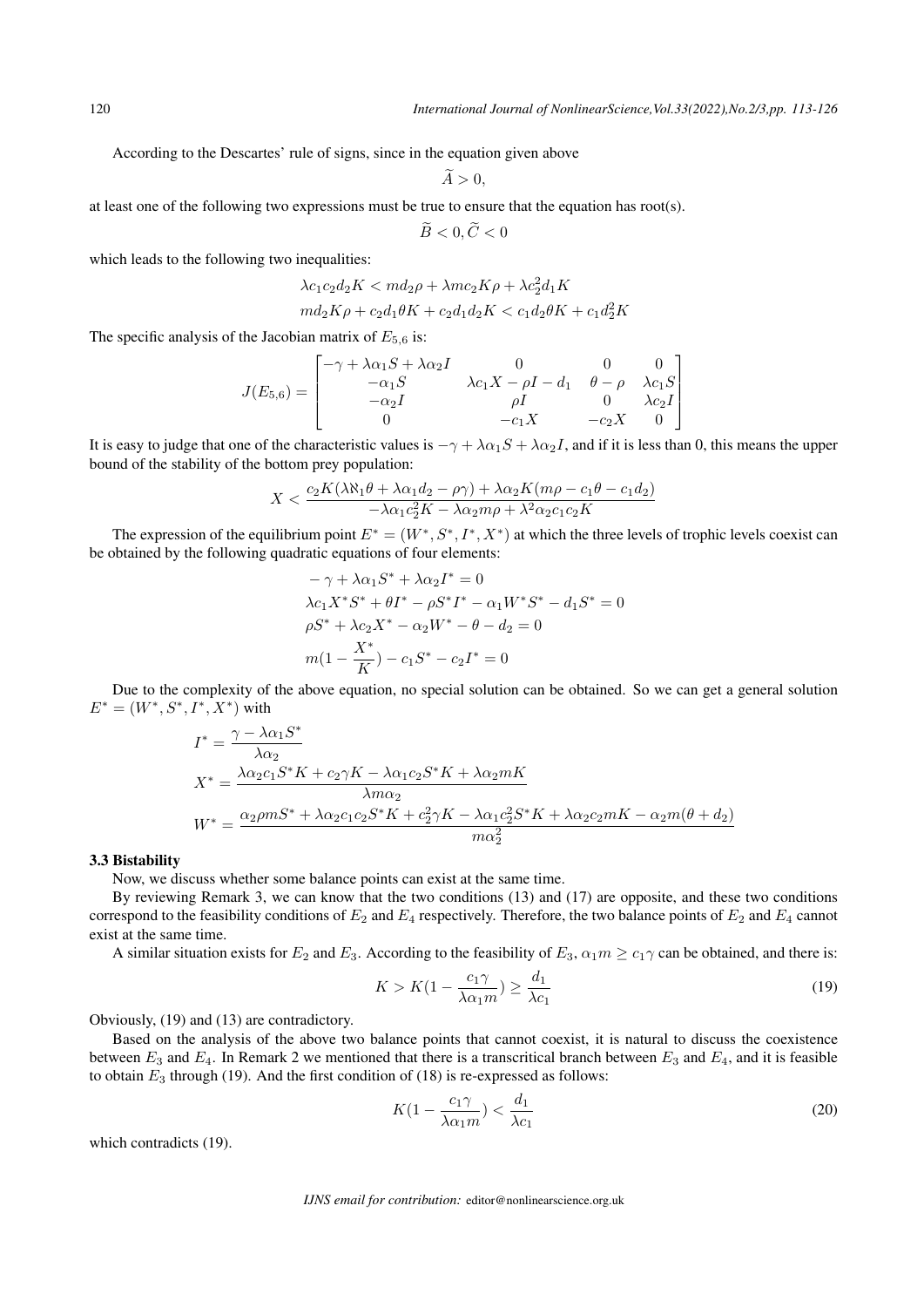## 4 Simulation

In this paper, we study the ecosystem where the food chain with three trophic levels is located, so we simulate the actual system of cotton-bollworm-bird in Jiangsu Province. First of all, we selected the parameter set  $\gamma = 0.05, \alpha_1 =$  $0, \alpha_2 = 0.3, \lambda = 0.15, d_1 = 0.01, d_2 = 0.15, \theta = 0.01, \rho = 0.04, c_1 = 0.3, c_2 = 0.2, m = 0.4, k = 1$ , to get the track chart of *W, S, I* and *X* changing with time (see Figure 2).



Figure 2: The trajectory of *W, S, I, X* over time



Figure 3: The trajectory of cotton bollworm *S* at different recovery rates over time

The following conclusions can be drawn by looking at the image. From the perspective of the trophic level of bollworm, when the ecosystem reached stability, there were still infected organisms, indicating that the disease had not disappeared and been completely cured. From the point of view of the food chain of the ecosystem, the final three nutrient levels will reach a stable state within a certain period of time, that is, the ecological balance will be reached. In terms of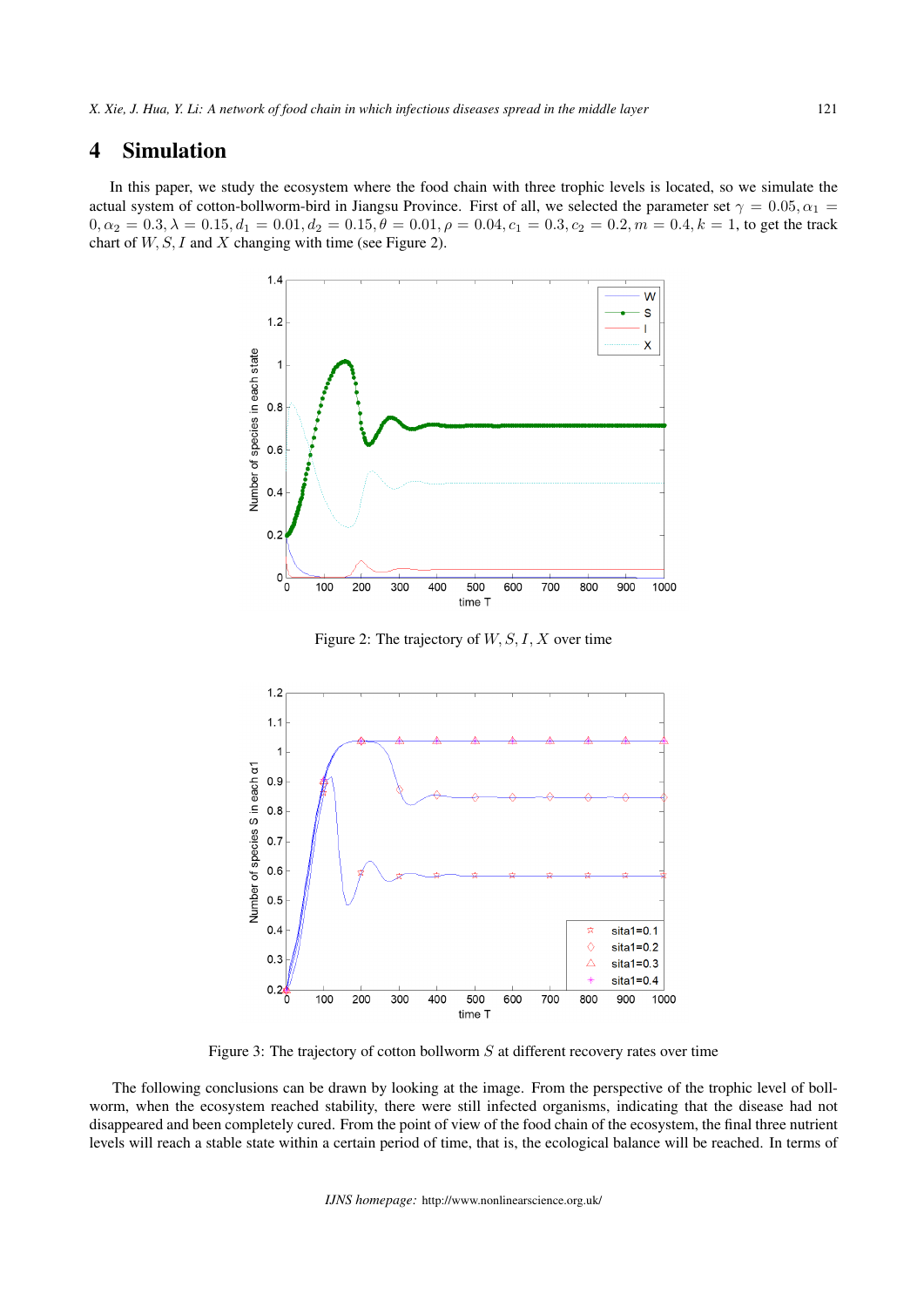the process and initial state of reaching ecological balance, the number of birds gradually tends to zero, and the number of healthy bollworms gradually increases, slows down to a certain number, and then remains stable. The number of bollworms is also the largest number of organisms after the ecosystem reaches balance. This corresponds to the case of *E*5*,*<sup>6</sup> described earlier in this article.

In the process of increasing the recovery rate  $\theta$ , the number of healthy bollworms gradually increases to 100%, while the number of sick bollworms gradually decreases until extinction. Changes in the number of various groups can be seen in Fig. 3, Fig. 4 and Fig. 5.



Figure 4: The trajectory of infected cotton bollworm *I* at different recovery rates over time



Figure 5: The trajectory of cotton yield *X* at different recovery rates over time

It is worth noting that when we consider changing the value of recovery rate to 0.4, the population *I* is dying out fairly quickly, suggesting that the epidemic prevalent in bollworm is curable under such circumstances, with a basic regeneration number less than 1. It can be seen from Fig. 5 that with the increase of *θ*, the quantity of bottom cotton gradually decreases, which is in line with the actual situation. The increase in the number of healthy bollworms, the natural enemies of cotton,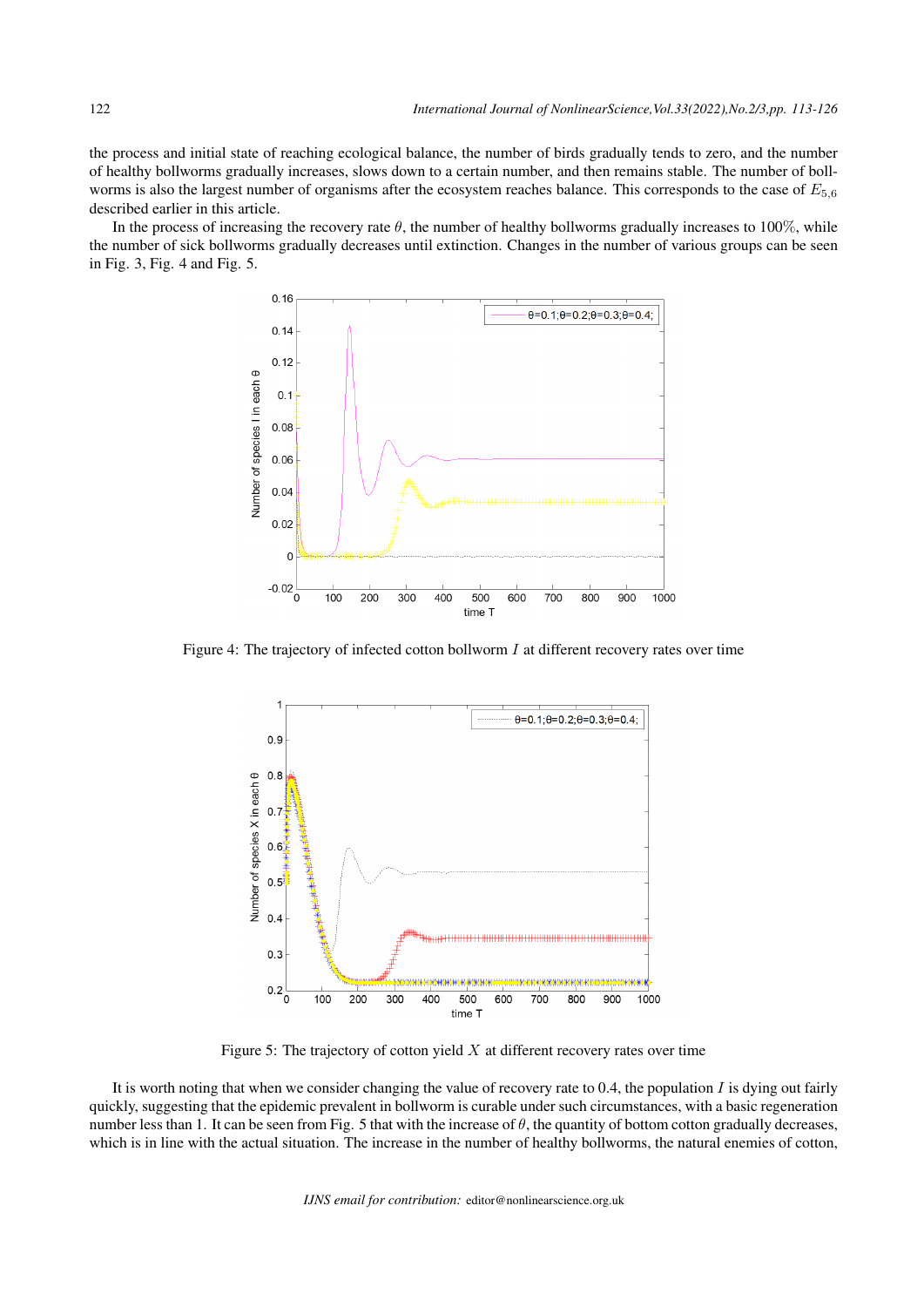has caused the cotton population to dwindle to a certain number, rather than disappear completely. Once cotton is extinct, the number of bollworm will inevitably decline rapidly, and the ecosystem will be faced with the imbalance.

Consider the effect of predation rate, which can be seen in Fig.6 and Fig.7.



Figure 6: The trajectory of cotton bollworm *S* at different predation rates over time



Figure 7: The trajectory of cotton bollworm *I* at different predation rates over time

When the predation rate  $\alpha_1 < 0.5$ , the population of cotton bollworm tended to be stable, and the healthy population accounted for more than half. When  $\alpha_1 = 0.5$ , the number of infected bollworms will no longer exist, and the number of bollworms accounts for more than 80%. When  $\alpha_1 = 0.8 > 0.5$ , the number of infected bollworm was still 0, while the proportion of healthy bollworm decreased to about 40%, which was caused by the intensification of intraspecie competition.

In addition, consider the impact of changes in infection rate *ρ* of diseases transmitted in bollworms on the number of trophic levels in the ecosystem, which can be seen in Fig.8, Fig.9 and Fig.10.

It can be found that when the infection rate gradually decreases, the number of healthy bollworms increases when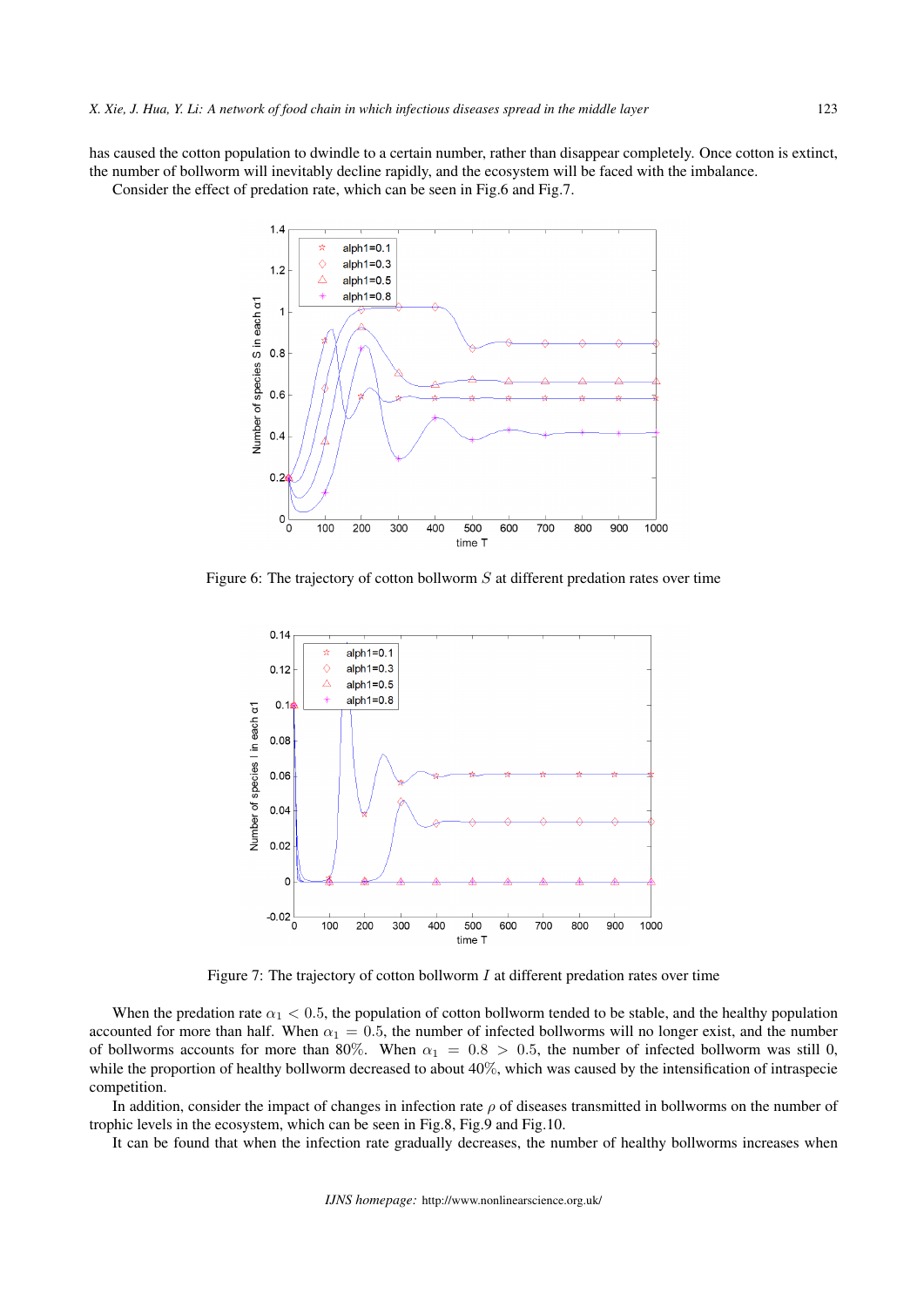

Figure 8: The trajectory of cotton bollworm *S* at different infection rates over time



Figure 9: The trajectory of cotton bollworm *I* at different infection rates over time

the system reaches equilibrium, and when the infection rate drops to 0.1 or lower, the number reaches saturation, and the corresponding number of sick bollworms tends to 0 in this case. Furthermore, according to the observation of Figure 10, the quantity of the first trophic grade cotton decreases with the decrease of infection rate. When the *ρ* drops to 0.1 or below, the quantity of cotton decreases to a relatively low proportion, which must be greater than 0.

# 5 Discussion

In the general three-tier trophic food chain model, infectious diseases are introduced, which only spread in the intermediate trophic levels.

First of all, the bottom food is established using the classic Logistic model. When only the minimum nutrient level is included in the entire model, condition (5) needs to be established. At the same time, the model is stable. In other words,

*IJNS email for contribution:* editor@nonlinearscience.org.uk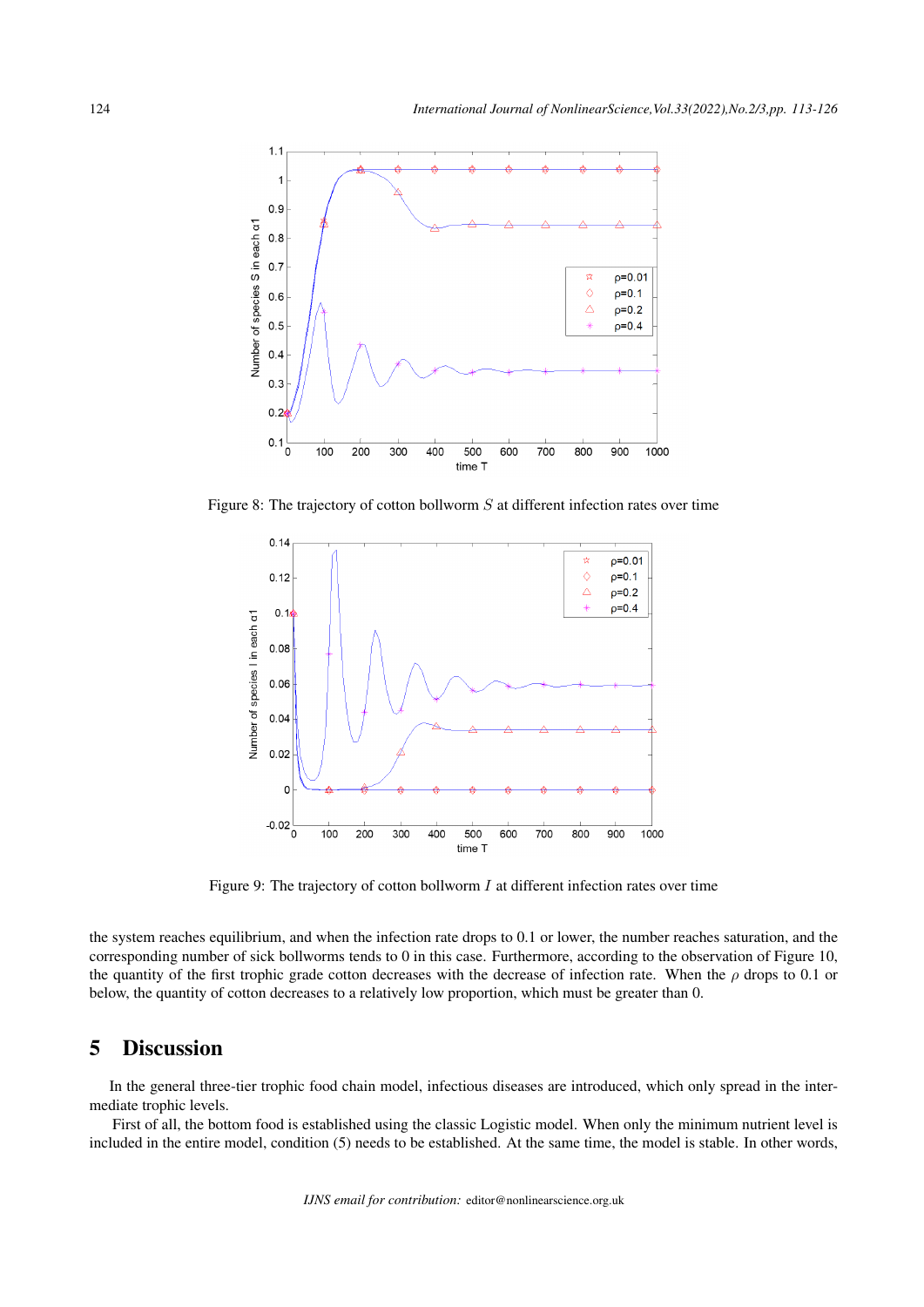

Figure 10: The trajectory of cotton yield *X* at different infection rates over time

in a certain limited area, when only prey is present and there are no natural predators, it can be stable for a while.

Secondly, when considering that two populations exist in the ecosystem, the condition (6) needs to be met first. In this case, we need to discuss whether there are infectious diseases or not. It turns out that all branches that exist in the classic disease-free model also appear in the system of infectious disease transmission.

Finally, look for whether there can be a bistable situation. Change the parameter set from the biological point of view, conduct in-depth analysis of the bistable situation, and then make the corresponding image.

What we have established is a food chain model, which has more complex behavior than a pure SIS infectious disease model. The main discussion is the oscillation of each equilibrium point. Comparing the two balances of  $E_4$  and  $E_{5,6}$ , there are two nutrients and existence in both cases, and the latter involves the spread of infectious diseases in the middle trophic level. From the practical point of view, what we hope to get is the situation of *E*<sup>4</sup> wearing white. Take action according to the meaning of each parameter in the system, and make the actual situation as close to  $E_4$  as possible. Now compare  $E_3$  and  $E_{5,6}$ . In these two cases,  $E_3$  contains all food chain populations and has no disease transmission, but only two trophic levels exist in *E*5*,*<sup>6</sup> and infectious diseases are spread among them. Whether it is from the perspective of disease transmission or from the perspective of biodiversity, we all hope to get *E*3.

## References

- [1] May, R. M. Stability and Complexity in Model Ecosystems. 1973.
- [2] Pimm, S. L. and Pimm, J. W. Resource Use, Competition, and Resource Availability in Hawaiian Honeycreepers. *Ecology*, 63: 1468-1480.
- [3] Takeuchi, Y. Global stability in generalized Lotka-Volterra diffusion systems. *Journal of Mathematical Analysis and Applications*, 116, 209-221.
- [4] Wennekers, T. and Giersch, C. Sensitivity analysis of a simple model food chain. *Ecological Modelling*, 54, 265-276.
- [5] Kesh, D. and Sarkar, A. K. and Roy, A. B. Succession in a three-species food-chain model. *Ecological Modelling*,96, 211-219.
- [6] Peace, A. Effects of light, nutrients, and food chain length on trophic efficiencies in simple stoichiometric aquatic food chain models. *Ecological Modelling*, 312, 125-135.
- [7] Nm, A and Gf, A and Ob, B. LotkaVolterra model applied to two sympatric species of Liolaemus in competition. *Ecological Modelling*, 439.
- [8] Dobson, A. and Allesina, S. and Pascual, L. M. The assembly, collapse and restoration of food webs. *Philosophical Transactions Biological Sciences*, 36, 747766.